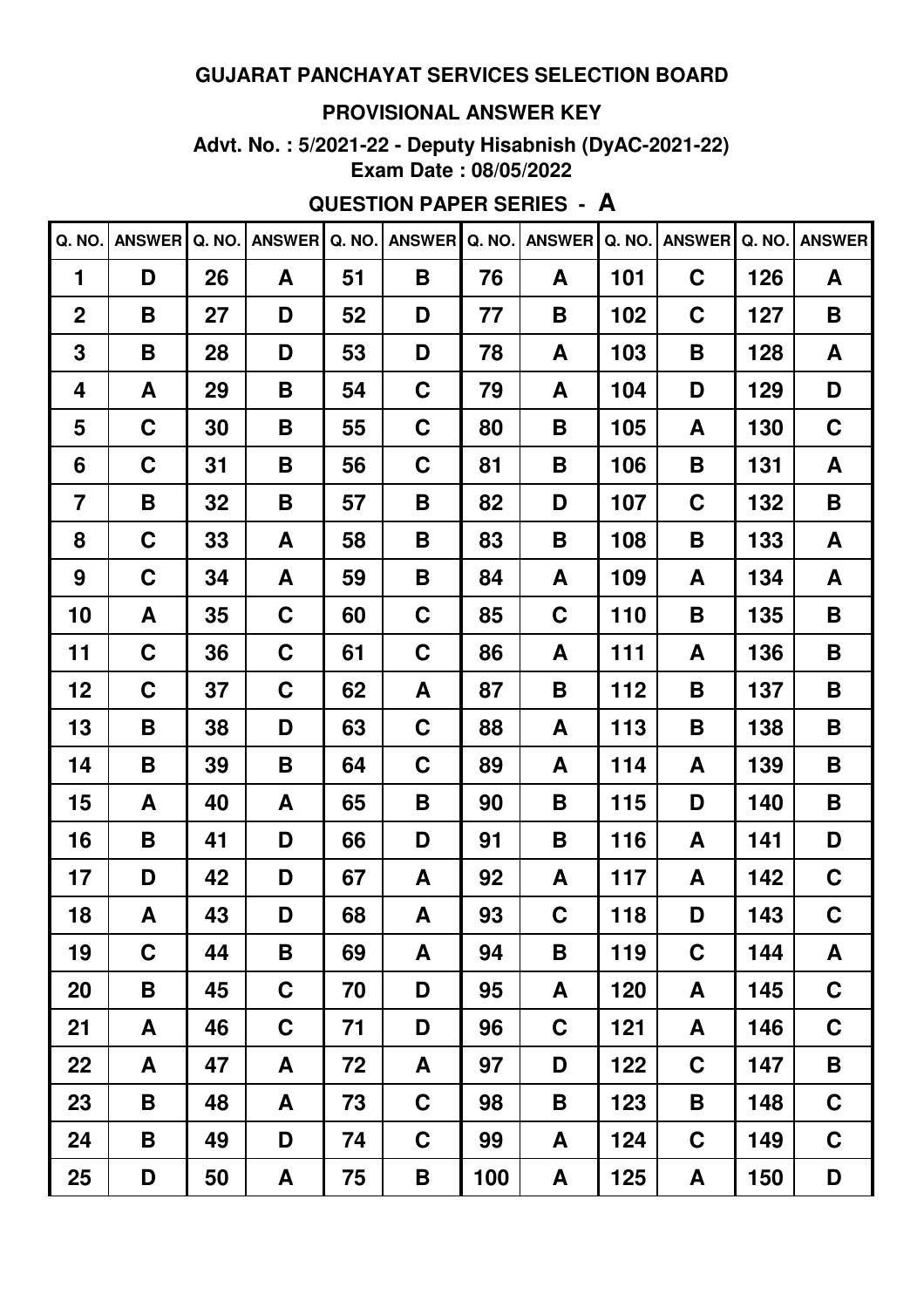#### **PROVISIONAL ANSWER KEY**

**Advt. No. : 5/2021-22 - Deputy Hisabnish (DyAC-2021-22) Exam Date : 08/05/2022**

# **QUESTION PAPER SERIES - B**

| Q. NO.         | <b>ANSWER</b> | Q. NO. | <b>ANSWER</b> | Q. NO. | <b>ANSWER</b> | Q. NO. | <b>ANSWER</b> | Q. NO. | <b>ANSWER</b> | Q. NO. | <b>ANSWER</b> |
|----------------|---------------|--------|---------------|--------|---------------|--------|---------------|--------|---------------|--------|---------------|
| 1              | B             | 26     | D             | 51     | A             | 76     | C             | 101    | D             | 126    | B             |
| $\mathbf 2$    | A             | 27     | D             | 52     | B             | 77     | C             | 102    | C             | 127    | B             |
| 3              | D             | 28     | B             | 53     | D             | 78     | C             | 103    | D             | 128    | B             |
| 4              | C             | 29     | B             | 54     | D             | 79     | D             | 104    | D             | 129    | D             |
| 5              | A             | 30     | C             | 55     | B             | 80     | C             | 105    | A             | 130    | C             |
| 6              | D             | 31     | B             | 56     | D             | 81     | B             | 106    | A             | 131    | C             |
| $\overline{7}$ | B             | 32     | B             | 57     | C             | 82     | A             | 107    | B             | 132    | A             |
| 8              | D             | 33     | D             | 58     | A             | 83     | C             | 108    | D             | 133    | B             |
| 9              | D             | 34     | A             | 59     | D             | 84     | D             | 109    | C             | 134    | C             |
| 10             | D             | 35     | B             | 60     | A             | 85     | B             | 110    | A             | 135    | A             |
| 11             | B             | 36     | A             | 61     | C             | 86     | A             | 111    | C             | 136    | B             |
| 12             | C             | 37     | A             | 62     | C             | 87     | C             | 112    | B             | 137    | B             |
| 13             | C             | 38     | C             | 63     | B             | 88     | D             | 113    | C             | 138    | D             |
| 14             | B             | 39     | A             | 64     | C             | 89     | D             | 114    | C             | 139    | D             |
| 15             | B             | 40     | D             | 65     | B             | 90     | C             | 115    | B             | 140    | A             |
| 16             | C             | 41     | B             | 66     | A             | 91     | C             | 116    | D             | 141    | C             |
| 17             | D             | 42     | C             | 67     | B             | 92     | D             | 117    | B             | 142    | C             |
| 18             | D             | 43     | B             | 68     | B             | 93     | $\mathbf C$   | 118    | $\mathbf C$   | 143    | A             |
| 19             | D             | 44     | B             | 69     | C             | 94     | $\mathbf C$   | 119    | B             | 144    | $\mathbf C$   |
| 20             | B             | 45     | C             | 70     | Β             | 95     | D             | 120    | A             | 145    | A             |
| 21             | $\mathbf C$   | 46     | B             | 71     | A             | 96     | Β             | 121    | $\mathbf C$   | 146    | D             |
| 22             | $\mathbf C$   | 47     | D             | 72     | A             | 97     | Β             | 122    | B             | 147    | D             |
| 23             | D             | 48     | $\mathbf C$   | 73     | B             | 98     | $\mathbf C$   | 123    | B             | 148    | D             |
| 24             | $\mathbf C$   | 49     | $\mathbf C$   | 74     | $\mathbf C$   | 99     | D             | 124    | B             | 149    | D             |
| 25             | B             | 50     | B             | 75     | $\mathbf C$   | 100    | $\mathbf C$   | 125    | $\mathbf C$   | 150    | Β             |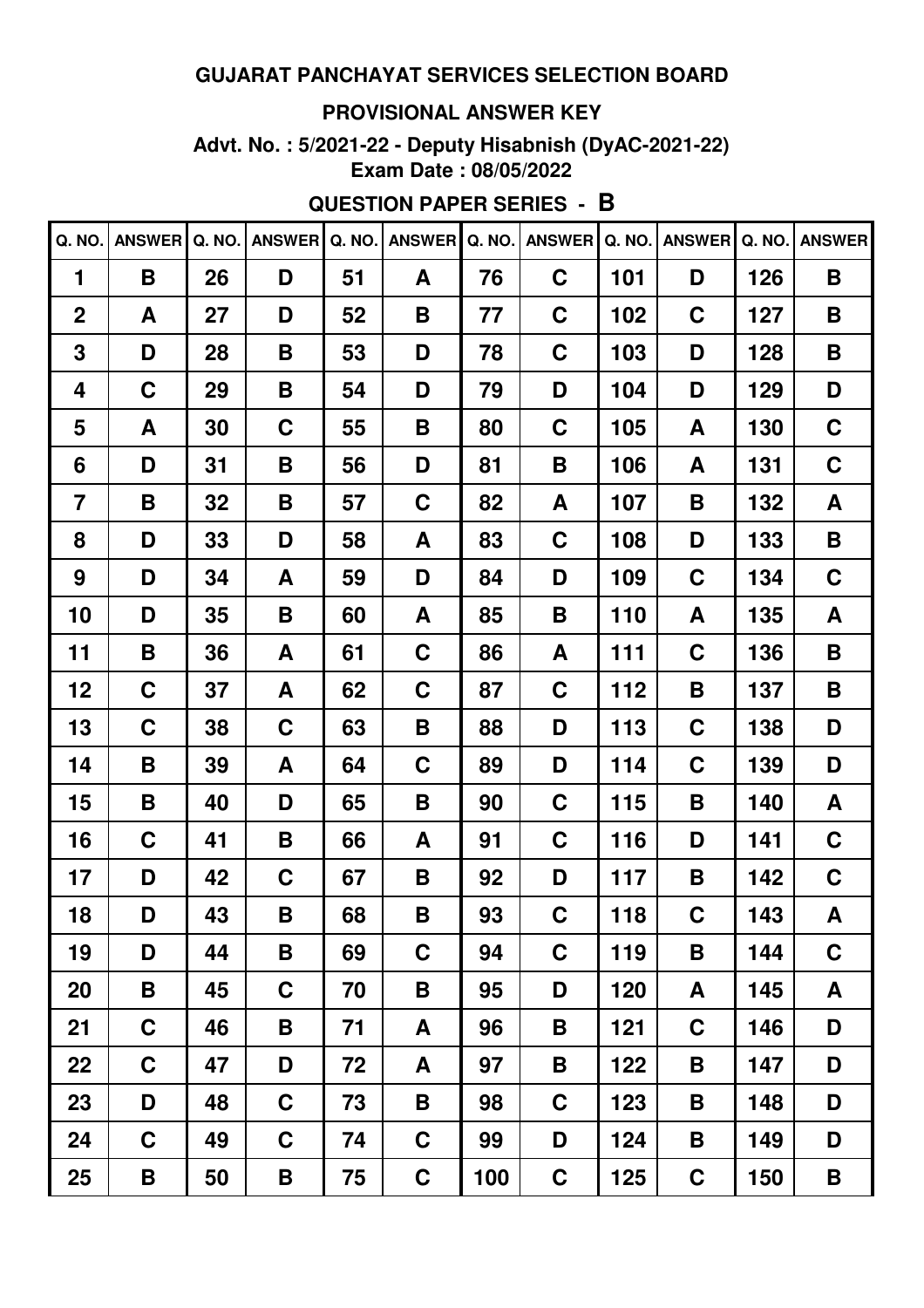#### **PROVISIONAL ANSWER KEY**

Advt. No.: 5/2021-22 - Deputy Hisabnish (DyAC-2021-22) Exam Date: 08/05/2022

**QUESTION PAPER SERIES - C** 

| Q. NO.           | <b>ANSWER</b> | Q. NO. | <b>ANSWER</b> | Q. NO. | <b>ANSWER</b> | Q. NO. | <b>ANSWER</b> | Q. NO. | <b>ANSWER</b> | Q. NO. | <b>ANSWER</b> |
|------------------|---------------|--------|---------------|--------|---------------|--------|---------------|--------|---------------|--------|---------------|
| 1                | B             | 26     | A             | 51     | D             | 76     | D             | 101    | $\mathbf C$   | 126    | B             |
| $\boldsymbol{2}$ | A             | 27     | D             | 52     | C             | 77     | B             | 102    | B             | 127    | $\mathbf C$   |
| 3                | $\mathbf C$   | 28     | B             | 53     | C             | 78     | D             | 103    | D             | 128    | A             |
| 4                | A             | 29     | C             | 54     | A             | 79     | A             | 104    | A             | 129    | D             |
| 5                | D             | 30     | A             | 55     | C             | 80     | C             | 105    | C             | 130    | A             |
| 6                | C             | 31     | $\mathbf C$   | 56     | A             | 81     | C             | 106    | A             | 131    | C             |
| $\overline{7}$   | D             | 32     | D             | 57     | C             | 82     | A             | 107    | D             | 132    | D             |
| 8                | A             | 33     | B             | 58     | D             | 83     | B             | 108    | B             | 133    | D             |
| 9                | D             | 34     | D             | 59     | C             | 84     | B             | 109    | B             | 134    | D             |
| 10               | C             | 35     | C             | 60     | A             | 85     | Β             | 110    | A             | 135    | C             |
| 11               | C             | 36     | B             | 61     | C             | 86     | C             | 111    | B             | 136    | A             |
| 12               | C             | 37     | $\mathbf C$   | 62     | D             | 87     | C             | 112    | A             | 137    | C             |
| 13               | D             | 38     | $\mathbf C$   | 63     | A             | 88     | C             | 113    | C             | 138    | A             |
| 14               | C             | 39     | B             | 64     | C             | 89     | A             | 114    | D             | 139    | A             |
| 15               | A             | 40     | D             | 65     | B             | 90     | C             | 115    | D             | 140    | A             |
| 16               | D             | 41     | A             | 66     | D             | 91     | A             | 116    | A             | 141    | B             |
| 17               | C             | 42     | D             | 67     | C             | 92     | D             | 117    | A             | 142    | C             |
| 18               | D             | 43     | D             | 68     | $\mathbf C$   | 93     | B             | 118    | D             | 143    | A             |
| 19               | A             | 44     | D             | 69     | A             | 94     | A             | 119    | B             | 144    | B             |
| 20               | A             | 45     | D             | 70     | D             | 95     | D             | 120    | C             | 145    | $\mathbf C$   |
| 21               | A             | 46     | D             | 71     | A             | 96     | A             | 121    | D             | 146    | D             |
| 22               | B             | 47     | D             | 72     | $\mathbf C$   | 97     | B             | 122    | D             | 147    | D             |
| 23               | D             | 48     | $\mathbf C$   | 73     | A             | 98     | $\mathbf C$   | 123    | C             | 148    | D             |
| 24               | A             | 49     | $\mathbf C$   | 74     | D             | 99     | D             | 124    | D             | 149    | $\mathbf C$   |
| 25               | B             | 50     | D             | 75     | D             | 100    | C             | 125    | D             | 150    | B             |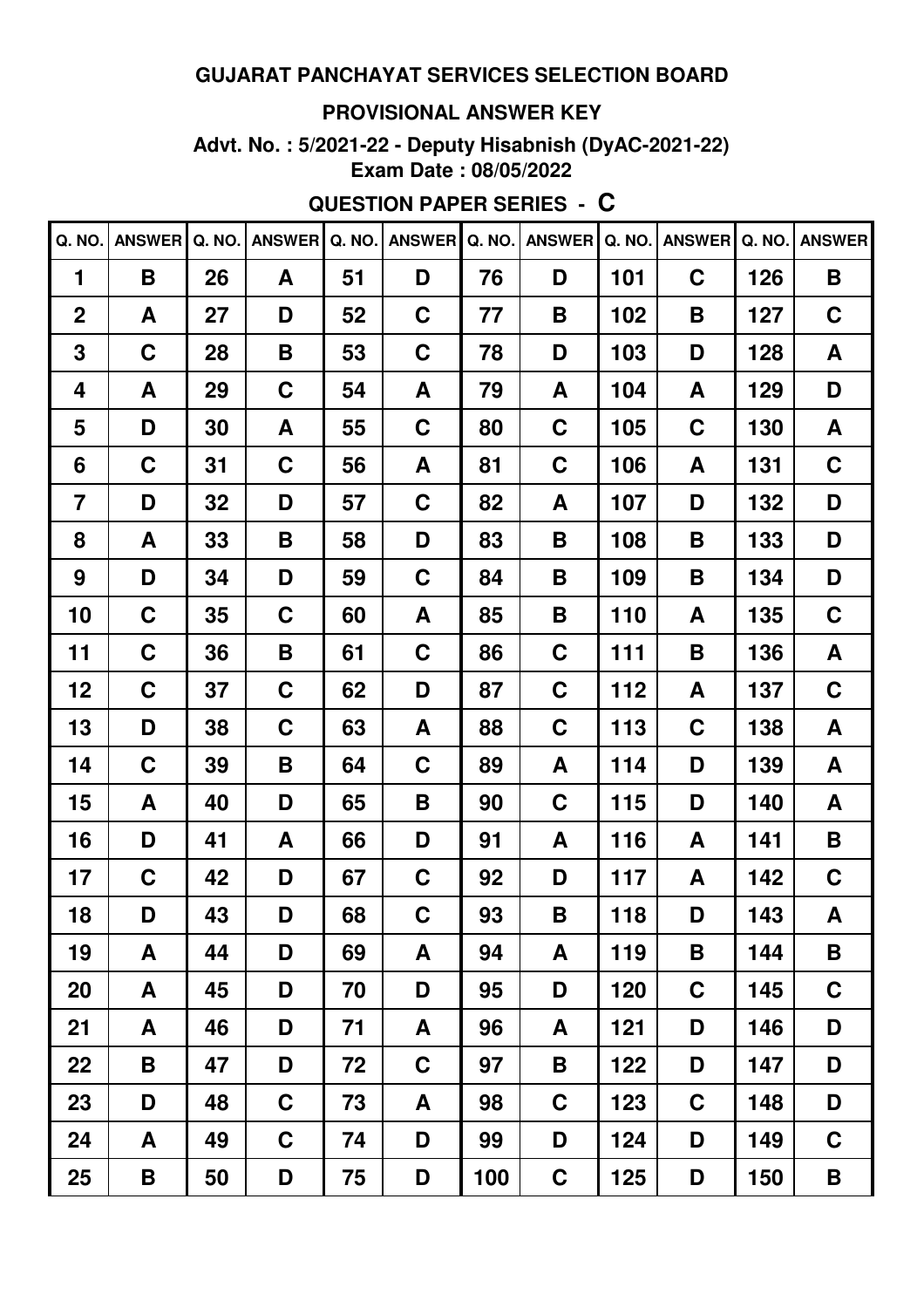#### **PROVISIONAL ANSWER KEY**

**Advt. No. : 5/2021-22 - Deputy Hisabnish (DyAC-2021-22) Exam Date : 08/05/2022**

# **QUESTION PAPER SERIES - D**

| Q. NO.         | <b>ANSWER</b> | Q. NO. | <b>ANSWER</b> | Q. NO. | <b>ANSWER</b> | Q. NO. | <b>ANSWER</b> | Q. NO. | <b>ANSWER</b> | Q. NO. | <b>ANSWER</b> |
|----------------|---------------|--------|---------------|--------|---------------|--------|---------------|--------|---------------|--------|---------------|
| 1              | A             | 26     | D             | 51     | D             | 76     | B             | 101    | D             | 126    | A             |
| $\overline{2}$ | C             | 27     | A             | 52     | B             | 77     | C             | 102    | D             | 127    | D             |
| 3              | A             | 28     | A             | 53     | C             | 78     | D             | 103    | C             | 128    | A             |
| 4              | D             | 29     | D             | 54     | B             | 79     | D             | 104    | B             | 129    | Β             |
| 5              | C             | 30     | C             | 55     | A             | 80     | B             | 105    | C             | 130    | D             |
| 6              | A             | 31     | A             | 56     | A             | 81     | A             | 106    | D             | 131    | C             |
| $\overline{7}$ | D             | 32     | A             | 57     | Β             | 82     | C             | 107    | D             | 132    | $\mathbf C$   |
| 8              | A             | 33     | A             | 58     | D             | 83     | D             | 108    | D             | 133    | A             |
| 9              | C             | 34     | Β             | 59     | D             | 84     | B             | 109    | B             | 134    | A             |
| 10             | A             | 35     | Β             | 60     | A             | 85     | C             | 110    | D             | 135    | A             |
| 11             | B             | 36     | B             | 61     | B             | 86     | A             | 111    | A             | 136    | A             |
| 12             | D             | 37     | Β             | 62     | B             | 87     | D             | 112    | C             | 137    | D             |
| 13             | Β             | 38     | Β             | 63     | Β             | 88     | A             | 113    | C             | 138    | A             |
| 14             | C             | 39     | D             | 64     | A             | 89     | A             | 114    | B             | 139    | A             |
| 15             | B             | 40     | Β             | 65     | D             | 90     | D             | 115    | D             | 140    | D             |
| 16             | B             | 41     | A             | 66     | A             | 91     | D             | 116    | C             | 141    | A             |
| 17             | A             | 42     | B             | 67     | A             | 92     | D             | 117    | B             | 142    | D             |
| 18             | B             | 43     | B             | 68     | Β             | 93     | B             | 118    | B             | 143    | A             |
| 19             | B             | 44     | A             | 69     | A             | 94     | A             | 119    | A             | 144    | A             |
| 20             | A             | 45     | D             | 70     | A             | 95     | Β             | 120    | D             | 145    | D             |
| 21             | D             | 46     | A             | 71     | D             | 96     | $\mathbf C$   | 121    | B             | 146    | A             |
| 22             | $\mathbf C$   | 47     | D             | 72     | D             | 97     | D             | 122    | A             | 147    | $\mathbf C$   |
| 23             | D             | 48     | D             | 73     | D             | 98     | Β             | 123    | $\mathbf C$   | 148    | D             |
| 24             | $\mathbf C$   | 49     | $\mathbf C$   | 74     | A             | 99     | Β             | 124    | B             | 149    | A             |
| 25             | A             | 50     | $\mathbf C$   | 75     | D             | 100    | D             | 125    | B             | 150    | D             |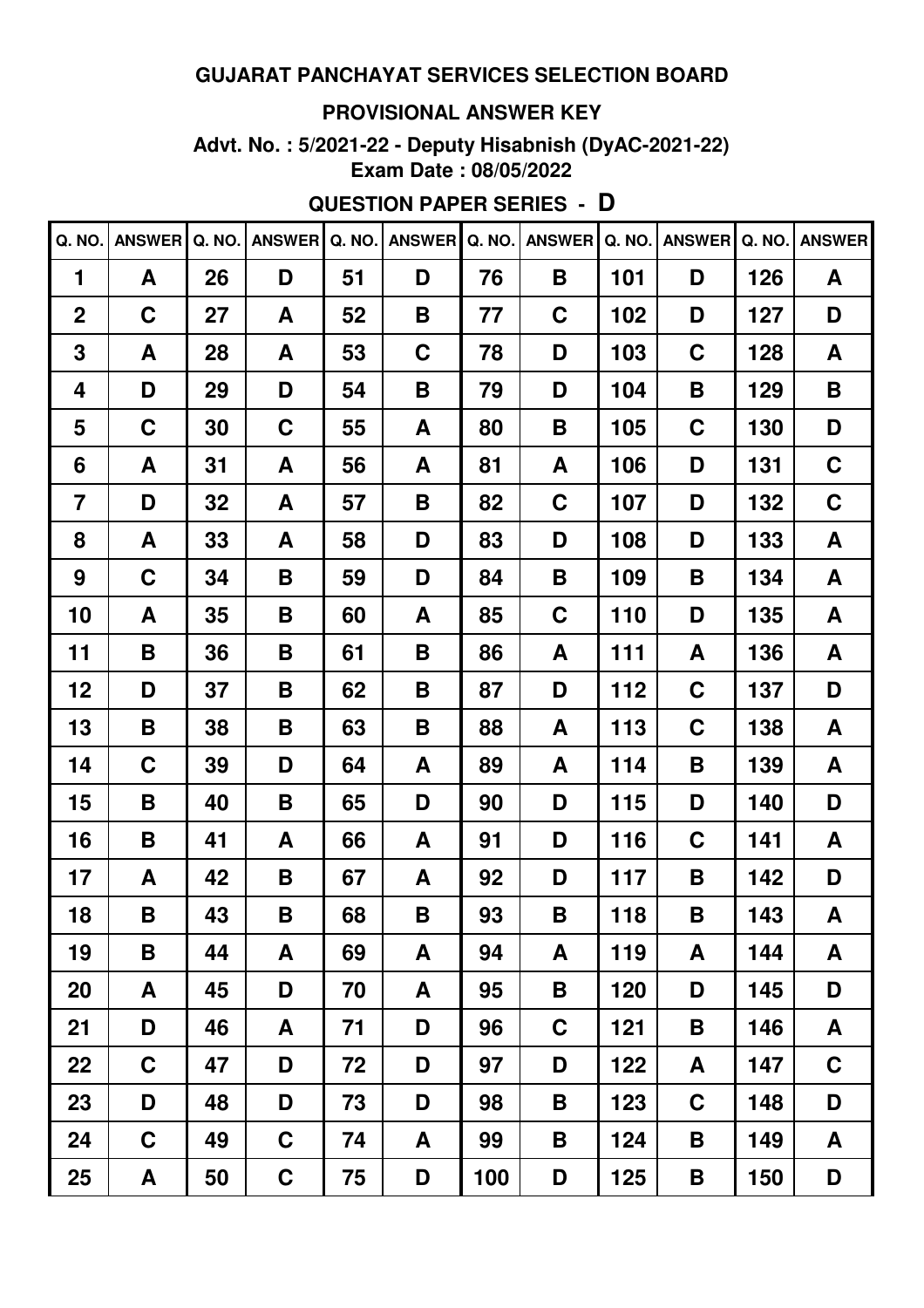#### **PROVISIONAL ANSWER KEY**

**Advt. No. : 5/2021-22 - Deputy Hisabnish (DyAC-2021-22) Exam Date : 08/05/2022**

# **QUESTION PAPER SERIES - E**

| Q. NO.         | <b>ANSWER</b> | Q. NO. | <b>ANSWER</b> | Q. NO. | <b>ANSWER</b> | Q. NO. | <b>ANSWER</b> | Q. NO. | <b>ANSWER</b> | Q. NO. | <b>ANSWER</b> |
|----------------|---------------|--------|---------------|--------|---------------|--------|---------------|--------|---------------|--------|---------------|
| 1              | B             | 26     | B             | 51     | $\mathbf C$   | 76     | A             | 101    | A             | 126    | A             |
| $\overline{2}$ | D             | 27     | C             | 52     | B             | 77     | D             | 102    | A             | 127    | A             |
| 3              | A             | 28     | A             | 53     | D             | 78     | A             | 103    | B             | 128    | $\mathbf C$   |
| 4              | $\mathbf C$   | 29     | B             | 54     | A             | 79     | B             | 104    | A             | 129    | Β             |
| 5              | D             | 30     | A             | 55     | Β             | 80     | D             | 105    | B             | 130    | $\mathbf C$   |
| 6              | B             | 31     | B             | 56     | B             | 81     | D             | 106    | D             | 131    | B             |
| $\overline{7}$ | A             | 32     | Β             | 57     | Β             | 82     | A             | 107    | D             | 132    | A             |
| 8              | C             | 33     | B             | 58     | Β             | 83     | A             | 108    | A             | 133    | B             |
| 9              | B             | 34     | A             | 59     | D             | 84     | C             | 109    | A             | 134    | B             |
| 10             | B             | 35     | C             | 60     | D             | 85     | B             | 110    | B             | 135    | A             |
| 11             | A             | 36     | A             | 61     | Β             | 86     | C             | 111    | B             | 136    | C             |
| 12             | A             | 37     | C             | 62     | Β             | 87     | B             | 112    | D             | 137    | A             |
| 13             | B             | 38     | D             | 63     | D             | 88     | B             | 113    | B             | 138    | D             |
| 14             | C             | 39     | C             | 64     | A             | 89     | D             | 114    | B             | 139    | B             |
| 15             | B             | 40     | B             | 65     | C             | 90     | D             | 115    | A             | 140    | A             |
| 16             | A             | 41     | B             | 66     | A             | 91     | C             | 116    | A             | 141    | A             |
| 17             | A             | 42     | C             | 67     | A             | 92     | A             | 117    | C             | 142    | A             |
| 18             | D             | 43     | B             | 68     | D             | 93     | $\mathbf C$   | 118    | A             | 143    | D             |
| 19             | A             | 44     | Β             | 69     | C             | 94     | C             | 119    | D             | 144    | A             |
| 20             | $\mathbf C$   | 45     | Β             | 70     | D             | 95     | C             | 120    | $\mathbf C$   | 145    | $\mathbf C$   |
| 21             | B             | 46     | A             | 71     | C             | 96     | C             | 121    | $\mathbf C$   | 146    | B             |
| 22             | A             | 47     | A             | 72     | C             | 97     | A             | 122    | D             | 147    | $\mathbf C$   |
| 23             | D             | 48     | $\mathbf C$   | 73     | C             | 98     | C             | 123    | $\mathbf C$   | 148    | $\mathbf C$   |
| 24             | A             | 49     | A             | 74     | $\mathbf C$   | 99     | Β             | 124    | A             | 149    | B             |
| 25             | $\mathbf C$   | 50     | B             | 75     | B             | 100    | B             | 125    | $\mathbf C$   | 150    | B             |